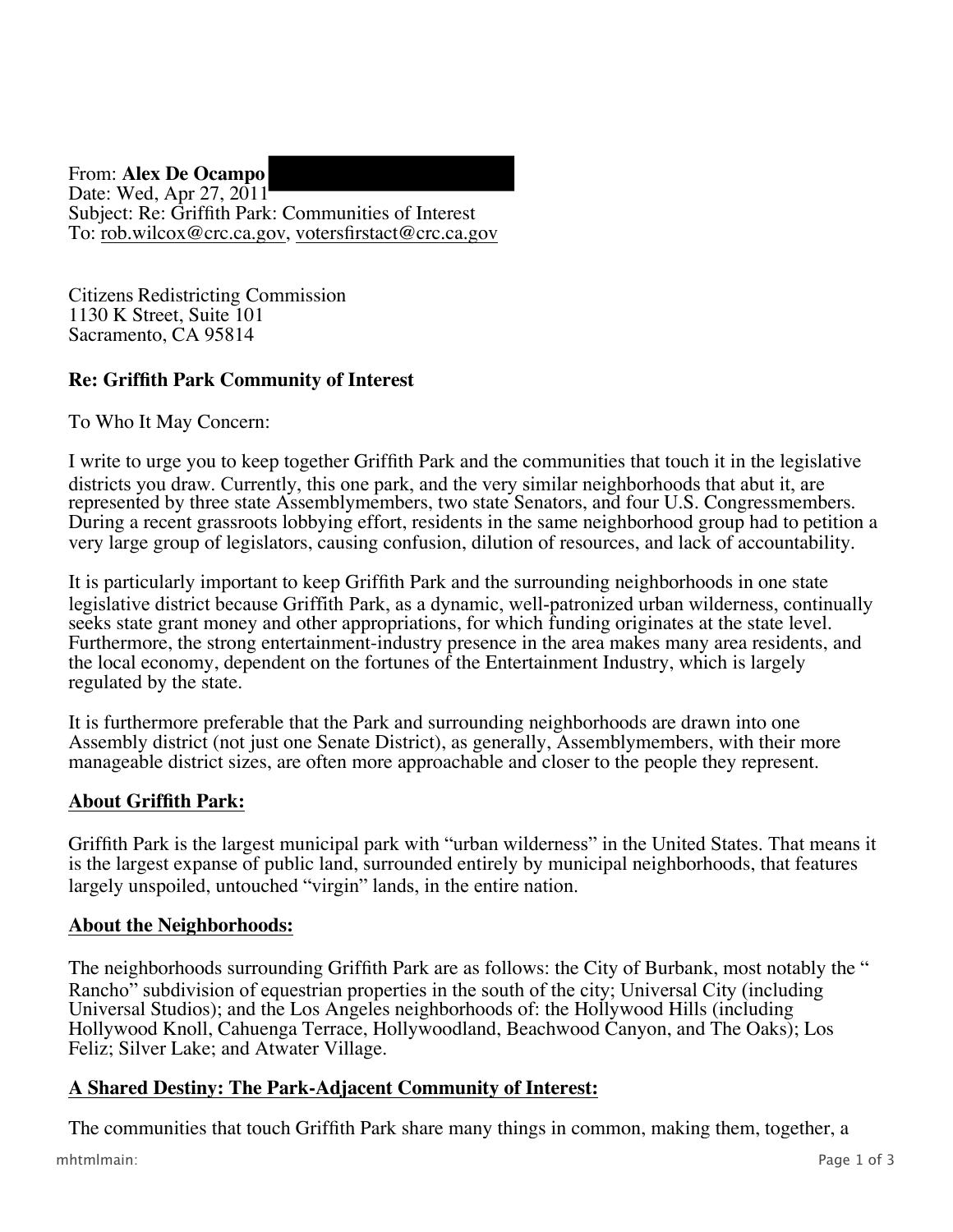community of interest. All feature similar socio-economic qualities, similar employment patterns, trail access, park egress and park access, distinct traffic patterns, equestrian trails, equestrian-zoned properties, foothill elevation, urban watershed pathways, increased municipal fauna presence, similar crime patterns, and a similar history and outlook.

For example, the neighborhoods surrounding Griffith Park all share issues like:

*Similar socio-economic traits and employment patterns.* The neighborhoods surrounding Griffith Park have a long history of entertainment-related employment and focus, not just based on the large number of films and television programs filmed in the Park itself. The original Walt Disney studios (and Disney's residence) were just a few blocks south of the Park, and several studios, including NBC-Universal, Dreamworks, and Warner Bros., to name a few, continue to adjoin the Park. Based on this tradition and current proximity, it is estimated that as many as one out of five residents in the neighborhoods surrounding Griffith Park are employed in the entertainment industry in some way, and are thus heavily dependent of the economics of the same.

*Similar traffic patterns.* The neighborhoods surrounding the Park face more traffic on weekends than weekdays, patterns that are diametrically opposed to other neighborhoods in close proximity.

*The Equestrian lifestyle.* Each side of the park has equestrian areas, and many of the neighborhoods bordering the park feature horse properties, which are otherwise rare in the modern urban context, and getting rarer. Preserving the semi-rural nature of the equestrian properties and the other park-adjacent properties is a major goal of area homeowners.

*Unique microclimates.* The areas around Griffith Park are at a slightly higher elevation than the rest of the Los Angeles and San Fernando Valley basins, resulting in unique (often colder) microclimates in the adjacent neighborhoods, particularly the canyon neighborhoods. And because of the significantly higher elevation of the several peaks of Griffith Park, all neighborhoods share the same water drainage and runoff issues.

*Urban fauna presence.* Griffith Park is home to mule deer, coyotes, hawks, and several other wildlife species not typically seen in Los Angeles County urban neighborhoods. The presence of these fauna, most notably coyotes and hawks, presents the inhabitants of the neighborhoods that touch Griffith Park with the same challenges, particularly for pet ownership and refuse disposal.

*Shared history and outlook.* The developments immediately around Griffith Park were settled at approximately the same time, immediately after the donation of the Park by Colonel Griffith to the City of Los Angeles. Thus, the neighborhoods around the Park share similar architecture, "feel," " look," and outlooks.

*Similar crime profile.* The neighborhoods surrounding Griffith Park, because of their semi-rural or wilderness-adjacent character, face similar crime profiles. All have occasional issues with drunk driving through the neighborhoods after special events, individuals passing through the residential neighborhoods to commit crime in the Park, individuals passing through the neighborhoods for sexual encounters in the Park, and drivers speeding through the neighborhoods to access the Park. Those neighborhoods thus share many of the same concerns when it comes to crime and criminal-justice issues.

### **Conclusion:**

For these reasons and others, the communities surrounding Griffith Park should be kept in the same